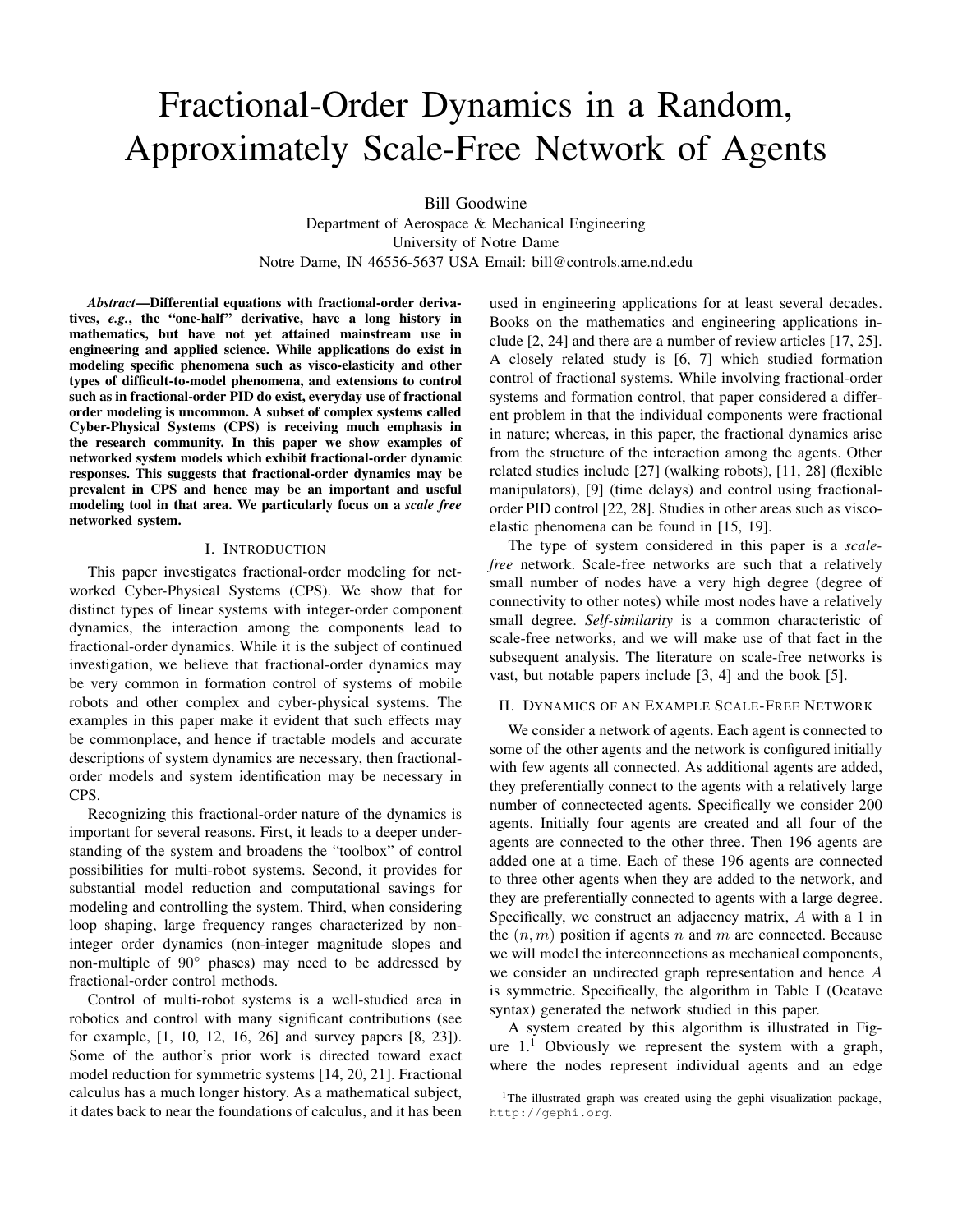

Fig. 1. Scale-free network.

TABLE I ALGORITHM FOR CONSTRUCTING THE NETWORK.

```
N = 200;
micon = 3;A = zeros(N,N);A(1:mincon+1,1:mincon+1) = \ldotsones(mincon+1,mincon+1)-eye(mincon+1);
for n=5:N
  adj = sum(A');
  for i=1:mincon
    flag = 0;while(flag<1)
      target = floor(rand() * (n-1)) +1;if(adj(target) > rand() *(n+mincon) \ldots&& target != n && A(target,n) != 1)
        A(target, n) = 1;A(n, target) = 1;flag = 1;end
    end
  end
end
```
between nodes represents connectedness. This network is, at least approximately, scale-free. Figure 2 plots the degree of a node versus the number of agents with that degree, which is approximately a power law, indicated by the nearly straight line on the log-log plot.

Now we consider the dynamics of the system. Motivated by formation control, each agent has a unit mass and one degree of freedom. Each edge in the network is randomly assigned either a spring or viscous dashpot with equal probability (this assignment is not illustrated in the graph in Figure 1). The equation of motion for agent  $i$  is

$$
m\ddot{x}_i = \sum_{j \in \mathcal{N}} f_{i,j}(x_j, \dot{x}_j)
$$
 (1)

where  $N$  represents the set of neighbors of agent i,

$$
f_{i,j}(x_j, \dot{x}_j) = \begin{cases} kx_j, & \text{edge } (i,j) \text{ is a spring} \\ b\dot{x}_j, & \text{edge } (i,j) \text{ is a dashpot} \end{cases}
$$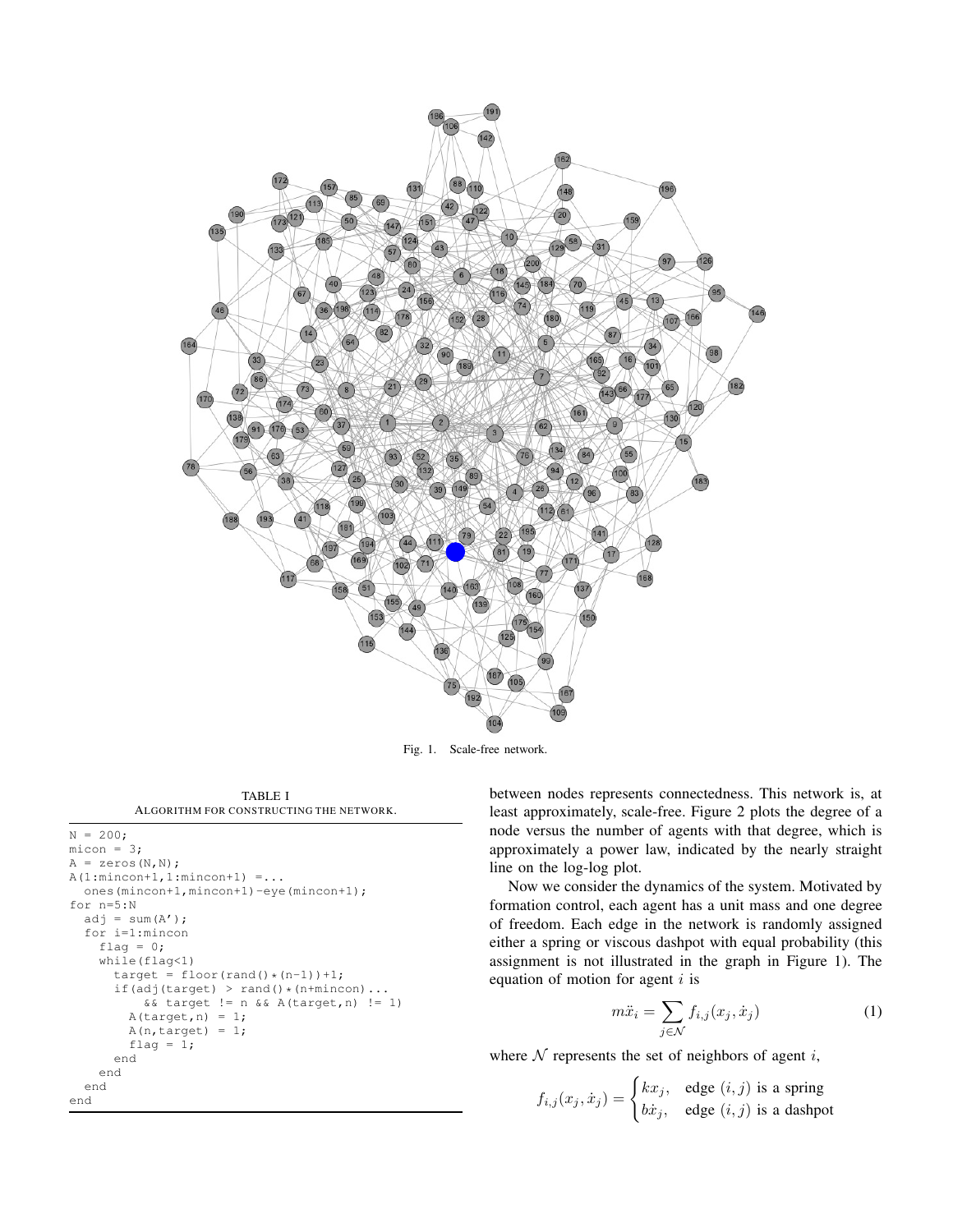

Fig. 3. Step response of scale free network.

0 50 100 150 200

t

where  $k = 1$ ,  $b = 10$  and  $m = 1$ . All agents have zero initial conditions except one agent (selected randomly) which has an initial value of one and initial velocity of zero.

In this example, agent 27 (colored in blue in Figure 1) was randomly selected, so the dynamics of the system are described by the set of 200 second-order differential equations given in Equation 1 with  $x_i(0) = \dot{x}_i(0) = 0$  for all i except  $x_{27}(0) = 1$ and  $\dot{x}_{27}(0) = 0$ . Thus, this is a type of step response where agent 27 is the input. The response of the system is illustrated in Figure 3. All 200 agent responses are plotted with the thin lines. The thicker red and blue lines are exponential and fractional-order solutions described subsequently.

We emphasize that while fractional-order dynamics are *present* in this problem and therefore important to understand, it is *not* the case that the step response with other nodes selected as the input are necessarily fractional-order in nature. The contribution of this paper is to highlight the fractionalorder nature of some of the dynamics which should be considered in control and analysis of such problems. Indeed, integer-order dynamics may even predominant, but a full understanding of the problem requires consideration of both



Fig. 4. Fractional-order derivatives for  $f(t) = t^2$  for various orders between 0 and 1. Note that the zeroth derivative is the parabola, the first derivative the expected straight line and the fractional derivatives between these two vary in a reasonably expected manner.

fractional- and integer-order dynamics.

## III. DYNAMICS OF FRACTIONAL-ORDER SYSTEMS

This section reviews fractional-order derivatives, integrals and differential equations, and generally follows the development from the references cited in the Introduction.

It is natural to ask, given a function,  $f(t)$  with a first derivative,  $f^{(1)}(t)$  and second derivative,  $f^{(2)}(t)$ , *etc.*, whether there are operators "in between" the integer order derivatives such as 1

$$
\frac{d^{\frac{1}{2}}f}{dt^{\frac{1}{2}}}(t) = f^{\left(\frac{1}{2}\right)}(t).
$$

To begin, consider  $f(t) = t^k$ , and observe that

$$
\frac{d^n}{dt^n}t^k = \frac{k!}{(k-n)!}t^{k-n}
$$
 (2)

when  $n$  is an integer. The most common generalization of the factorial function is the gamma function defined by

$$
\Gamma(\alpha) = \int_0^\infty e^{-t} t^{\alpha - 1} dt.
$$

Note that in the case where  $\alpha$  is an integer, this can be integrated by parts multiple times to eliminate the  $t$ -term in the integrand and it is clear that  $\Gamma(n) = (n-1)!$ . Replacing the factorials in Equation 2 with gamma functions gives

$$
\frac{d^{\alpha}}{dt^{\alpha}}t^k = \frac{\Gamma(k+1)}{\Gamma(k+1-\alpha)}t^{k-\alpha},
$$

which is illustrated in Figure 4 for several  $\alpha \in [0, 1]$  for  $f(t) =$  $t^2$ . The intermediate-order derivatives between 0 and 1 are such that they provide an intuitively acceptable interpolation between the two integer-order derivatives.

To extend this notion beyond simple polynomials, we use Cauchy's formula for repeated integration, which is given by

$$
\int_0^t \int_0^{\tau_1} \cdots \int_0^{\tau_{n-1}} f(\tau_n) d\tau_n d\tau_{n-1} \cdots d\tau_1 = \frac{1}{(n-1)!} \int_0^t (t-\tau)^{n-1} f(\tau) d\tau, \quad (3)
$$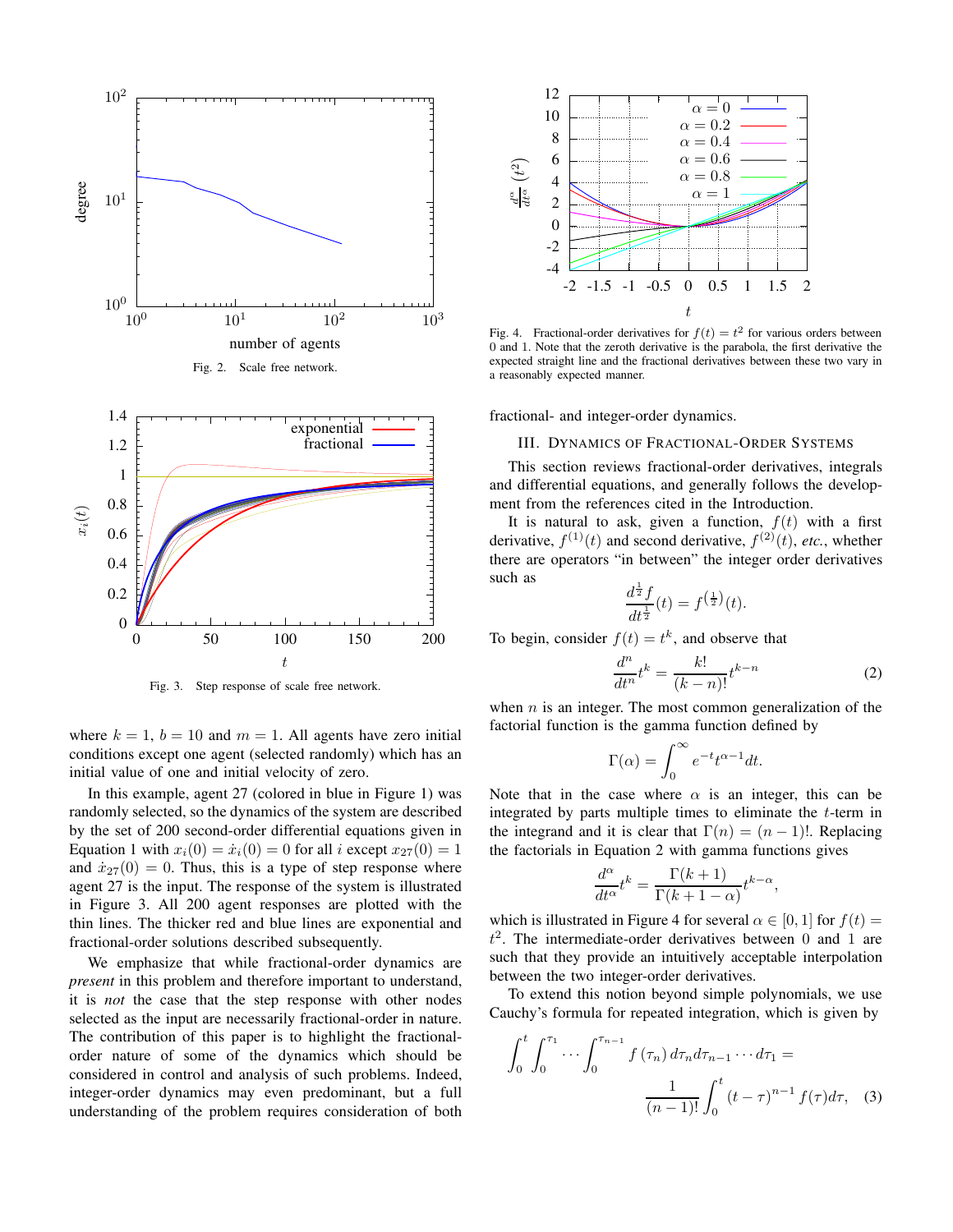and is easily proven by induction. One interpretation of this formula is that "integrating the function,  $f$ ,  $n$  times" is given by the single integral on the right-hand side of Equation 3. In that expression, the number of integrations,  $n$ , only appears in the factorial function and in the exponent in the integrand. Of these two, only the factorial function requires  $n$  to be an integer. Hence, if we denote *n* such integrations by  $f^{-n}(t)$ , we can write

$$
f^{-\alpha}(t) = \frac{1}{\Gamma(\alpha)} \int_0^t (t - \tau)^{\alpha} f(\tau) d\tau,
$$
 (4)

which provides a means for fractional-order integration, from which fractional-order derivatives immediately follow because if we want, for example, the  $3/4$  derivative, we can integrate 1/4 times and then differentiate once (one time, integer order).

Note that, unlike integer-order derivatives, fractional-order derivatives require more than local information. In fact, it is apparent from the integral in the definition in Equation 4, that *all* past values of a function enter into the computation for the fractional derivative. This imposes some significant computational cost on evaluating fractional-order derivatives. It is worth noting, however, that for differential equations most contexts implicitly assume analytic solutions, which also effectively incorporate non-local information by way of all the derivatives of the function under consideration.

Here we will take a standard linear control-theoretic approach and assume that all initial conditions are zero and also that all the history for all signals for negative times are zero as well. While closed-form solutions for fractional-order differential equations do exist, we also must resort to numerical approximations. To that end, if we consider the first and second derivatives of a function to be defined as

$$
\frac{df}{dt}(t) = \lim_{\Delta t \to 0} \frac{f(t) - f(t - \Delta t)}{\Delta t}
$$
\n
$$
\frac{d^2 f}{dt^2}(t) = \lim_{\Delta t \to 0} \frac{f(t) - 2f(t - \Delta t) + f(t - 2\Delta t)}{(\Delta t)^2}
$$

or in general for an integer  $n$ 

$$
\frac{d^n f}{dt^n}(t) = \lim_{\Delta t \to 0} \frac{\sum_{0 \le m \le n} (-1)^m \binom{n}{m} f(t + (n-m) \Delta t)}{(\Delta t)^n},
$$

where the usual binomial coefficient is given by

$$
\binom{n}{m} = \frac{n!}{m!\,(n-m)!},
$$

which, consistent with what we have done so far is easily generalized to non-integers by gamma functions

$$
\binom{\alpha}{m} = \frac{\Gamma(\alpha+1)}{\Gamma(m+1)\Gamma(\alpha-m+1)}.
$$

Using this we arrive at the *Grünwald - Letnikov derivative*:

$$
\frac{d^{\alpha} f}{dt^{\alpha}}(t) = \lim_{\Delta t \to 0} \frac{1}{(\Delta t)^{\alpha}} \sum_{j=0}^{\infty} (-1)^{j} {\alpha \choose j} f(t + (\alpha - j) \Delta t),
$$



Fig. 5. Solution to Equation 5 using Equation 6.

which, similar to Equation 4 includes all past values of  $f(t)$ . If  $\Delta t \ll 1$  and  $t = m\Delta t$ , then the time shift by  $\alpha$  is small and if  $x(t) = 0$  for  $t \le 0$ , then we have

$$
\frac{d^{\alpha} f}{dt^{\alpha}}(t) \approx \frac{1}{(\Delta t)^{\alpha}} \sum_{j=0}^{m} (-1)^{j} {\alpha \choose j} f(t - j\Delta t),
$$

which is a useful approximation to solve fractional-order differential equations.

For example, for

$$
\frac{d^{\alpha}x}{dt^{\alpha}}(t) + 2x(t) = 1
$$
\n(5)

substituting the finite-difference approximation from the Grünwald - Letnikov definition and letting  $t = m\Delta t$ , then

$$
\frac{d^{\alpha}x}{dt^{\alpha}}(m\Delta t) + 2x(m\Delta t) = 1
$$

is approximated by

$$
\frac{1}{(\Delta t)^{\alpha}} \sum_{j=0}^{m} (-1)^{j} {\binom{\alpha}{j}} x ((m-j)\Delta t) + 2x(m\Delta t) = 1.
$$

Solving for  $x(m\Delta t)$  gives

$$
x(m\Delta t) \approx \frac{1 - \frac{1}{(\Delta t)^{\alpha}} \sum_{j=1}^{m} (-1)^{j} \binom{\alpha}{j} x ((m-j)\Delta t)}{2 + \frac{1}{(\Delta t)^{\alpha}}}. \tag{6}
$$

Solutions for various  $\alpha \in [0.25, 2.0]$  are illustrated in Figure 5. When  $\alpha = 1$  and 2 we observe the expected exponential and harmonic solutions, respectively. Intermediate values for the order of the derivative produce reasonably intuitive intermediate responses. Octave code computing these solutions is in Table II.

Observe that the step response for fractional-order systems with orders between zero and one initially increase faster than first order, but then qualitatively turn more sharply and have a slower tail of convergence to the steady-state solution. Referring back to the scale-free networks response in Figure 3, we can observe a similar phenomena. A first-order exponential solution that, by eye, matches the general response of the system fairly well has the same relationship to the system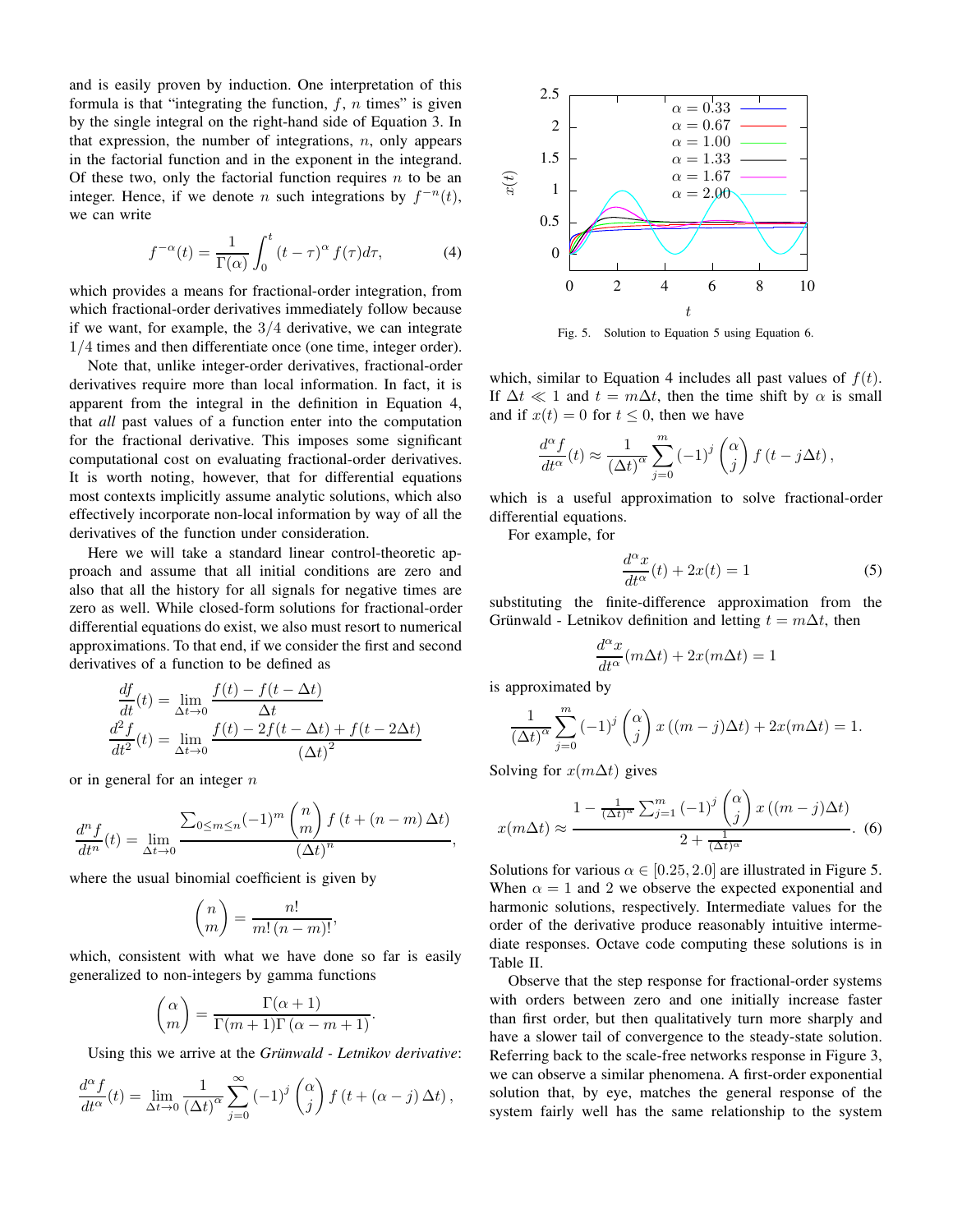TABLE II CODE TO COMPUTE SOLUTIONS TO EQUATION 5 USING EQUATION 6.

```
for alpha = [1/3 2/3 1 4/3 5/3 2]
  x = 0;coefs = 0;coeff(alpha,1) = -bincoeff(alpha,1);
  for i = 2: length(t)
    sum = dot(fliplr(x), coefs);
     x(i) = (1 - sum/(dt^{\text{alpha}}))/(2 + 1/dt^{\text{alpha}});
     coefs(i) = (-1)<sup>2</sup>\pmbincoeff(alpha,i);
  end
end
```


Fig. 6. Structure of robotic formation.

response: initially the system response rises faster, and then crosses the first-order solution and converges to the steadystate solution more slowly. This suggests that a fractional-order model may provide a good reduced-order representation.

Indeed, if we numerically compute the solution to

$$
\frac{d^{0.8}x}{dt^{\frac{4}{5}}}(t) + 0.075x(t) = 0.075
$$

with  $x(t) = 0$  for  $t \leq 0$ , we obtain the blue step response plotted in Figure 3. Clearly, this matches the dynamic response of the system better than the first-order exponential response. We emphasize that for neither case, the first-order exponential nor the fractional-order solution, did we utilize an optimized system identification procedure, but rather did the matching "by hand", so better matches may exist. However, in the case of the first-order response, because the system solutions cross the exponential (twice in fact), it is not possible to match the curve with any solution of the form  $1 - \exp(-\alpha t)$  regardless of the system identification method used.

#### IV. DYNAMICS OF A SELF-SIMILAR NETWORK

In this section we summarize some prior work which indicates that fractional-order dynamics must be present in a type of self-similar network, and because such self-similarity is present in scale-free networks, the presence of fractionalorder dynamics is not surprising. Much of this is a summary from [13] which was motivated by [18, 19].

Consider the system illustrated in Figure 6, which is a fleet of robots arranged in a tree network where in each generation every robot is connected with three other robots, one from the previous generation and two in the subsequent generation. Going to the subsequent generation, one of the robots is connected via a spring and the other by a damper.

In the case where there is an infinite number of generations, this system is self-similar. Consider the transfer function from the input robot,  $x_1$  to the last generation,  $x_{last}$  and consider also the transfer function from any other robot, say one in the second generation, to the last robot. In the limit of an infinite number of generations, these transfer functions are equal, which gives recursive relation the transfer function must satisfy, which leads to a repeated fraction representation, which ultimately leads to the transfer function relating the spacing between the first and last generations to the difference in force applied to the first and last robots:

$$
\frac{X_1(s) - X_{last}(s)}{F(s)} = \left(\frac{1}{\sqrt{kb}}\right) \frac{1}{\sqrt{s}}.
$$

The  $\sqrt{s}$  term in the denominator of the transfer function obviously corresponds to a  $1/2$ -order derivative in the time domain, which is robustly present in the actual system. Even for a relatively small number of generations, such as 6 or 7, the Bode plot for the system is characterized by a wide frequency band with a magnitude plot with slope −10 db/decade and a phase of  $-45^\circ$ , corresponding to such a half-order derivative. Also numerically the step response almost exactly matches a half-order step response.

The reason to expect fractional-order dynamics in a generic scale-free network follows similar reasoning. Scale invariance is a generic property of self-similar networks. For example, if we select two nodes in the network at random, they will likely be connected nodes with a higher degree and nodes with a lower degree. Because the distribution of degree in a scale-free network follows a power law distribution, at least statistically, the *relative* degree of the neighbors of randomly selected nodes will be characterized by that power law. As such, at least relatively, the recursive structure of the transfer function between elements in our fixed network in Figure 6 will likely also be present in the randomly-generated scalefree network, and hence similar fractional-order dynamics are not unexpected.

### V. CONCLUSIONS AND FUTURE WORK

This paper constructed a scale-free network of mechanical agents and studied the dynamic response of the system. By choosing an agent at random, the dynamic response of the rest of the network was computed and it was observed that the nature of the solutions were such that fractional-order dynamics were present. Specifically, by tuning a fractionalorder step response by hand, it was determined that the order of the response was approximately, 4/5, *i.e.*, the dynamics were a solution to a differential equation that had a derivative of 4/5 order. This was not unexpected, because prior work had indicated that self-similarity was at the core of the analysis indicating that another system was characterized by fractionalorder dynamics, and scale-free networks are similarly characterized by self-similarity.

Future work involves several related lines of work. First, using formal system identification methods we may say precisely in what manner the first-order exponential solution is the best fit we can find and thus characterize in a quantifiable way the degree to which it does not model the system well.